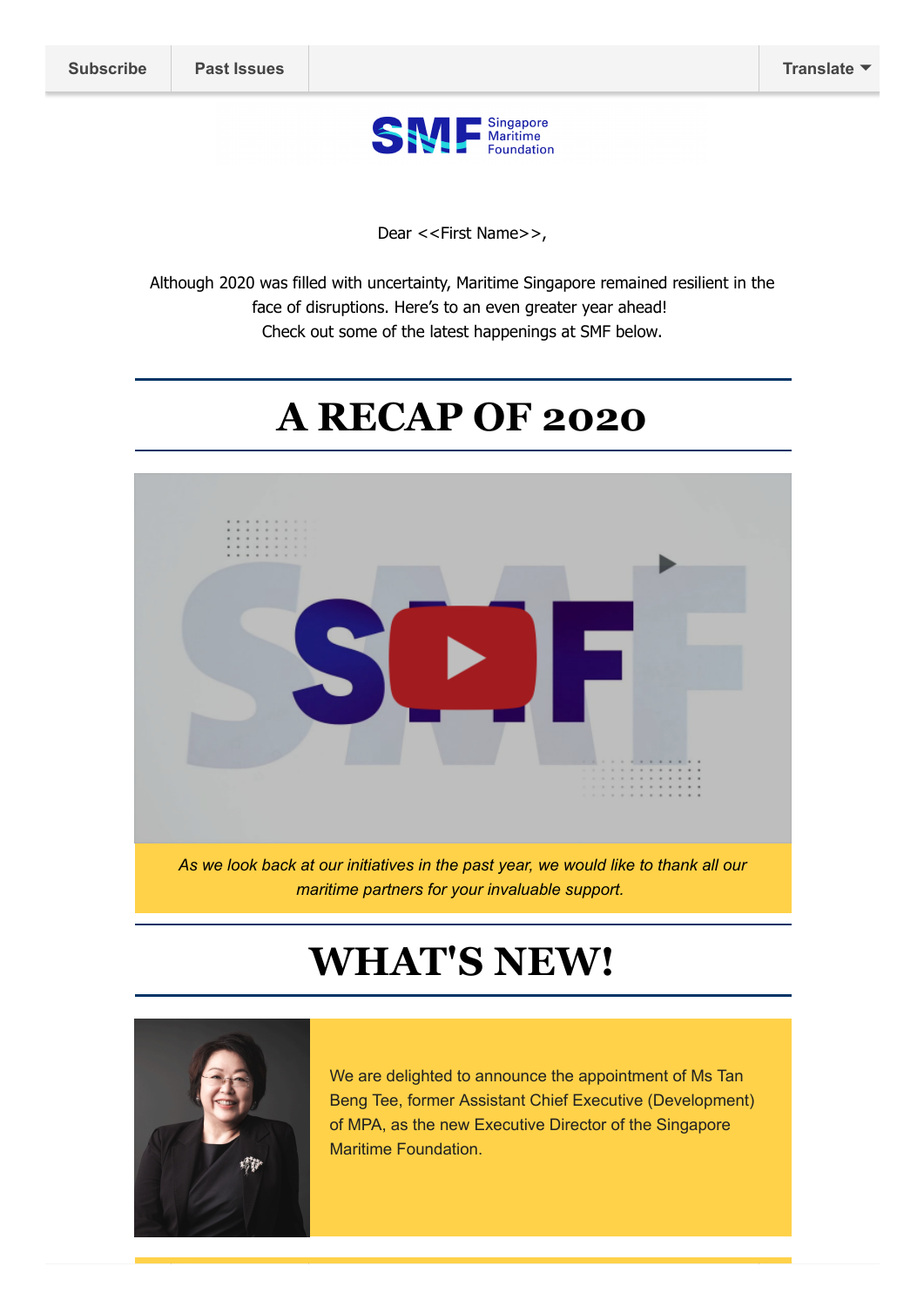

#### **March 2021: MSC Maritime Ladies Networking Day**

In celebration of International Women's Day, join us as we discuss the contributions of women to the maritime industry and the diverse pathways into the industry. All are welcome to attend! Register [here](https://bit.ly/MSCLND).

#### **May 2021: MSC Maritime Careers Fair**

The virtual fair offers maritime employers the opportunity to connect with students and jobseekers, where they can share more about the available internship and job opportunities in the industry.



**MaritimeONE Scholarship Programme**

Join us as a sponsor for the MaritimeONE Scholarship Programme today! Learn more about how you can develop the next generation of maritime talent [here](https://www.smf.com.sg/wp-content/uploads/2021/02/MaritimeONE-Scholarship-Brochure-Corporate-2021.pdf). For enquiries, do contact [scholarship@sgmf.com.sg.](mailto:scholarship@sgmf.com.sg)

## **PAST EVENTS**